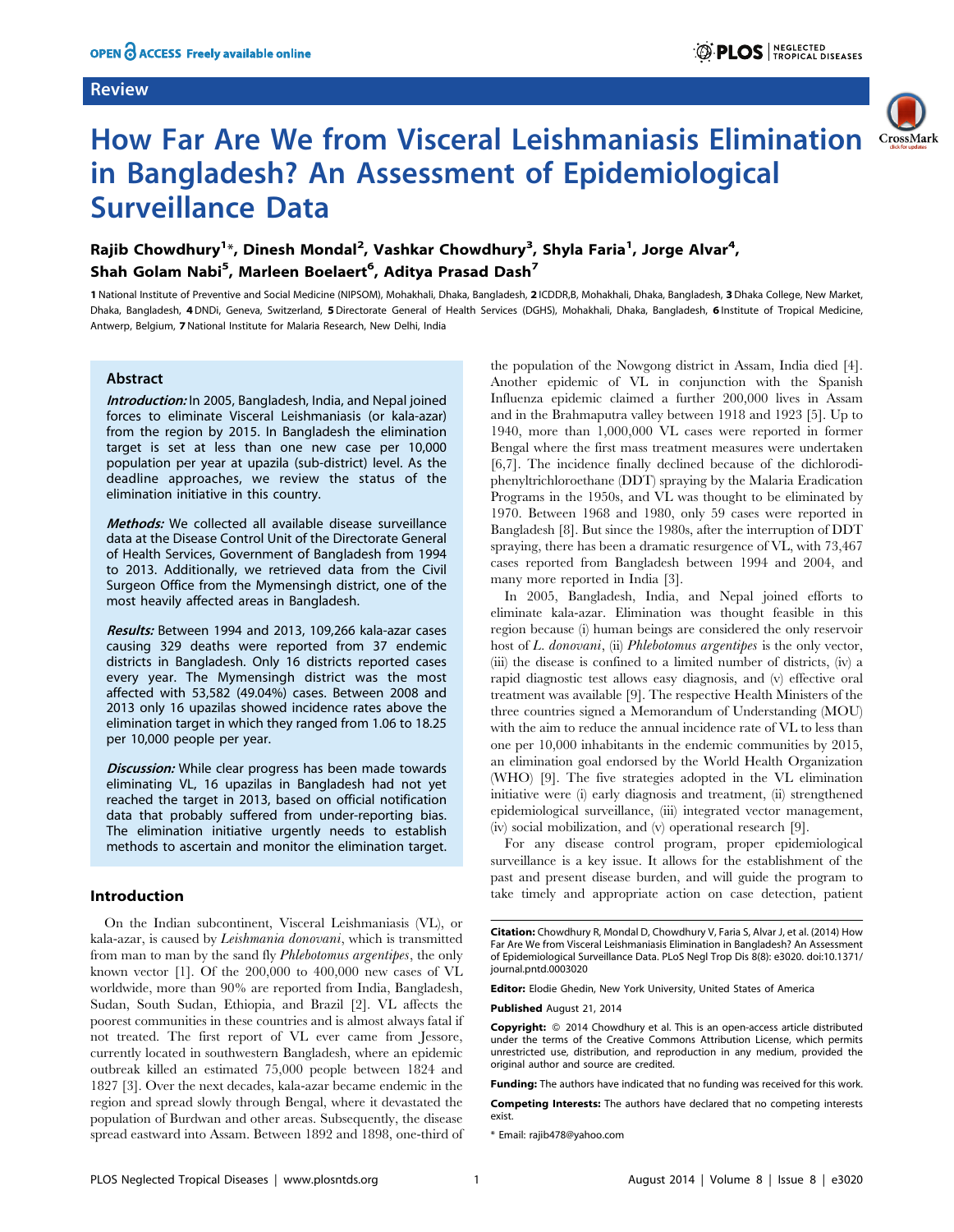

Figure 1. The total number of Visceral Leishmaniasis (VL) cases and deaths reported from 1994 to 2013 in Bangladesh. Source: Malaria and Vector-Borne Disease Control Unit, Directorate General of Health Services (DGHS), Dhaka, Government of Bangladesh. doi:10.1371/journal.pntd.0003020.g001

management, vector control, and community awareness. In an elimination initiative, routine surveillance data are essential to keep track of the elimination target, though additional measures are required to ascertain the elimination status of given areas. As the set VL elimination target of 2015 is fast approaching, we have analyzed the available epidemiological information in Bangladesh to advise the national and regional disease control policy.

## Methods

#### Context

Bangladesh is administratively divided into six divisions, namely: Chittagong, Barishal, Dhaka, Khulna, Rajshahi, and Sylhet. All of the divisions except Sylhet are reporting VL cases, but not to the same extent. Each division is further subdivided into districts (a total number of 64), sub-districts, called upazilas or thanas (a total of 482), Union Parishads (UPs), and wards. The governmental health care system is structured along the same administrative divisions, with a national, divisional, district, upazila (sub-district), union, and ward level. Three levels in this system deliver VL treatment: (i) the Upazila Health Complex (UHC) (the lowest level, offering indoor facilities with 31 to 50 beds) (ii) the District Sadar Hospital (DSH) (a 200- to 500-bed hospital), and (iii) Medical Colleges. A UHC caters to a population of 200,000 to 300,000, while a DSH covers approximately 2 to 5 million inhabitants.

#### Epidemiological surveillance system

Disease surveillance is organized as follows. At the end of each month, the UHC and DSH send their morbidity and mortality reports to the Civil Surgeon Office at the district headquarters. The District Civil Surgeon transmits these reports to the Director of Disease Control at the Directorate General of Health Services (DGHS), who will notify country data to the World Health Organization. As is commonly the case in routine surveillance, these figures are an underestimation of the true number of VL cases. Medical colleges do not report although some VL patients get reported when they are referred back to the UHC or DHS after some days of treatment. This happens quite often, as VL drugs are provided for free in the public health services but are not always available in the medical colleges. Another important factor to consider when analyzing trends in the surveillance data is the recent change in drug policy. While the injectable Sodium Stibogluconate (SSG) was the only drug of choice for many years, since the middle of 2009, the oral drug Miltefosin was introduced as first-line drug (except for women of childbearing age and pregnant women). As this drug is not available in the local market, patients are now more motivated to attend a UHC to get this oral medication. The recent introduction of single-dose AmBisome therapy also attracts VL patients to the UHC, as does the recent involvement of one international Non-governmental organization (NGO), Médecins Sans Frontières (MSF), in VL care.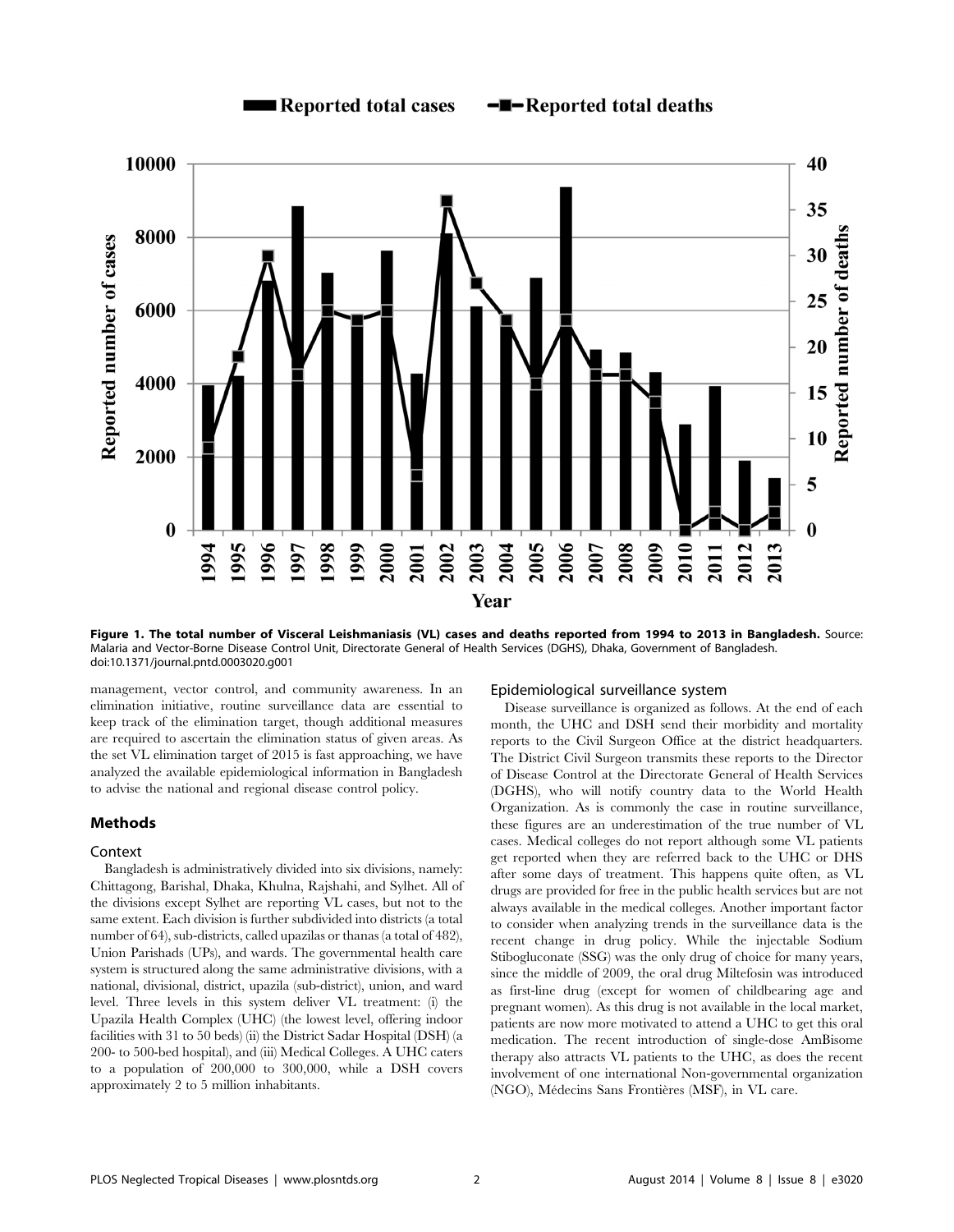

Figure 2. The 16 districts reporting VL cases consistently from 1994 to 2013. (Source: Malaria and Vector-Borne Disease Control Unit, Directorate General of Health Services, Government of Bangladesh, Dhaka). doi:10.1371/journal.pntd.0003020.g002

#### Data collection and analysis

We have collected all data on VL available at the central level (DGHS) for the years 1994 to 2013. We also collected district-level data for the Mymensingh district from the Civil Surgeon's Office in Mymensingh for the same period. As the VL elimination target is set at the upazila level ''to reduce VL incidence rate below one per 10,000 population per year at upazila level,'' [9] we calculated the Incidence Rates (IR) for each upazila. We used the total population of the upazila in the corresponding year in the denominator. The data were analyzed by using SPSS, Minitab, and Microsoft Excel.

#### Results

From 1994 to 2013, the DGHS of Bangladesh reported 109,266 cases of VL and 329 VL-related deaths from 37 endemic districts. During this 20-year period, there were three years (1997, 2002, and 2006) with more than 8,000 reported cases. The highest number of cases was reported in 2006, and the annual number of cases diminished after that peak year (Figure 1). Altogether, 37 districts reported VL cases at some point during this period. The number of districts reporting VL cases increased from 21 districts in 1994 to 29 districts in 1998 and 2008. Sixteen districts reported VL cases continuously throughout the 1994–2013 period and accounted for 96.82% of the total case number reported during this period (Figure 2). The highest number of VL cases was reported from the Mymensingh district, accounting for 49.04% (53,582) of the total number of cases (Figure 2). The Mymensingh district reported 110 deaths due to VL, or 33.85% of the country's total. The second highest number of cases occurred in the Pabna district  $(12,067)$  or 11.04%) (Figure 2) with 11 deaths, followed by the Tangail and Jamalpur districts where 10,170 (9.31%) and 6,965 (6.37%) cases, respectively, were reported (Figure 2), including 45 (13.85%) and eight (2.46%) deaths. Twelve districts reported more than 1,000 cases in the study period, six between 500 and 999, and 19 reported between one and 499 cases. Figure 3 compares the VL case load in the country for the period of eight years before (1998–2005) and after (2006–2013) the signing of the MoU, and shows that except the Mymensingh district, all other endemic districts experienced a remarkable decline of cases. Figure 4 shows 16 upazilas located in nine districts where the average IR ranged between 1.06 to 18.25 per 10,000 population from 2008 to 2013.

The most affected upazilas are situated in the Dhaka division, reporting the highest number of cases of all the divisions (78,079, including 25 deaths from 1994 to 2013). Table 1 shows that cases were reported from 101, 81, 84, 75, 76, and 62 upazilas out of 130, 134, and 140 upazilas at risk, respectively, from 2008 to 2013. The most affected division, Dhaka, reported 4,226, 3,679, 2,115, 3,273, 1,464, and 1,094 cases from 2008 to 2013, respectively, followed by the Rajshahi division, with 573, 530, 604, 584, 359, and 272 cases. From 2008 to 2013, the Khulna division reported 37, 82, 157, 82, 46, and 49 cases, respectively. The Barishal division reported 84 cases from 2008 to 2013, and the Chittagong division reported a very low number of cases (Table 1).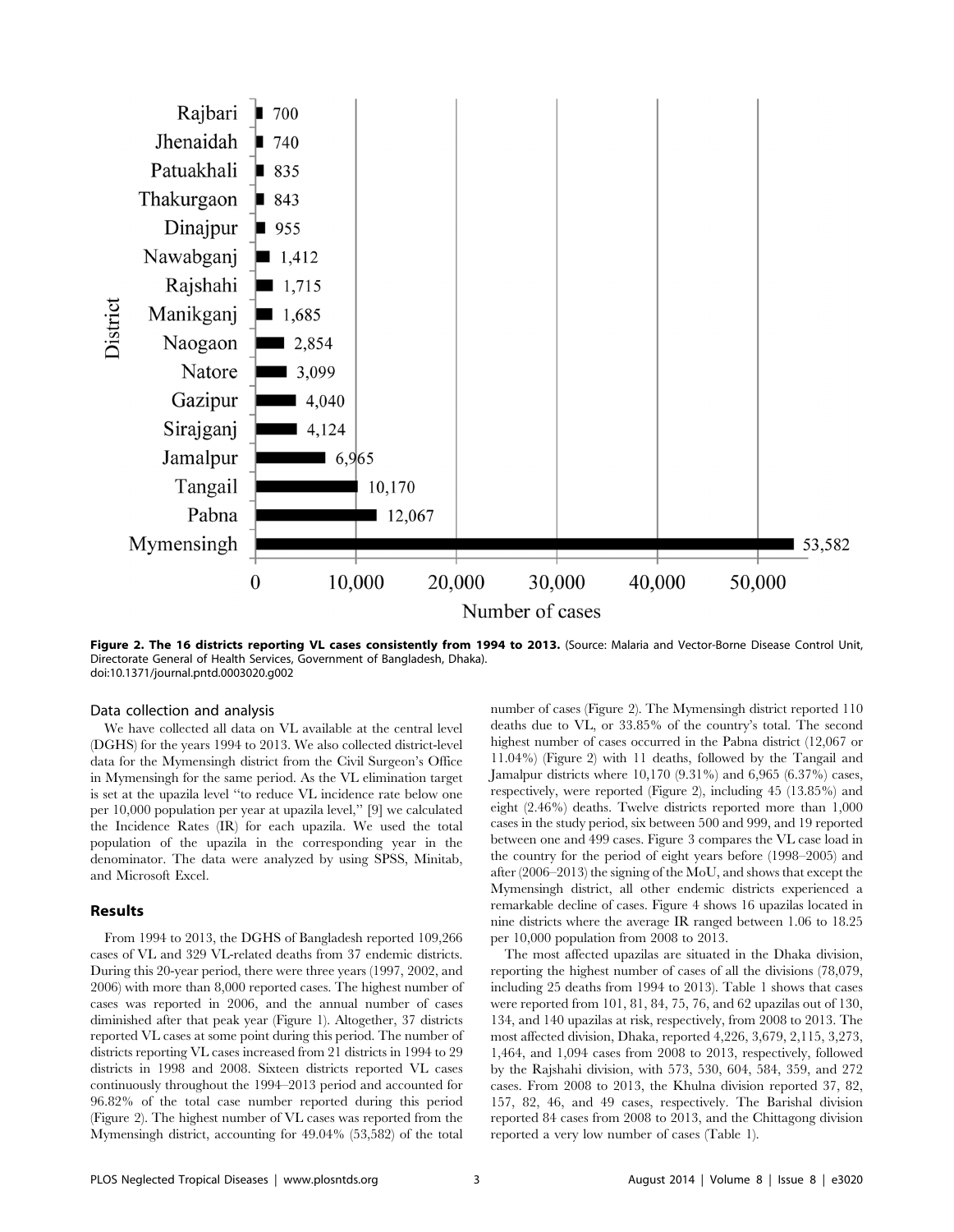

 $1998-2005$   $\equiv$  2006-2013

Figure 3. Comparison of the percentage-wise share in the total number of VL cases per district for the period of eight years before (1998–2005) and after (2006–2013) signing the memorandum of understanding by the Health Ministers from Bangladesh, India, and Nepal to eliminate VL from their respective countries by 2015. Source: Malaria and Vector-Borne Disease Control Unit, Directorate General of Health Services (DGHS), Dhaka, Government of Bangladesh. doi:10.1371/journal.pntd.0003020.g003

Table 2 shows that Mymensingh is the most affected district. The Incidence Rate (IR) per 10,000 people per year varies from 0.1 to 16.5 in the seven affected upazilas (Table 3). As Table 3 shows, almost all cases are concentrated in five of the seven upazilas. The Tangail district has three endemic upazilas, there are two affected upazilas in the Pabna district, and the other six districts have six endemic upazilas (one in each) (Table 2). Among the five most endemic upazilas in the Mymensingh district, the Fulbaria upazila diagnosed 4,085 cases from 2008 to 2013. The second highest case number diagnosed is in the Trishal upazila, where 4,020 cases were diagnosed, followed by Bhaluka (1,501), Muktagacha (1,310), Gafargaon (1,053 cases), Haluaghat (120 cases), and Nandail (21 cases). Other upazilas diagnosed few cases from 2008 to 2013 (Table 3). The IR in the five highly endemic upazilas, Trishal, Fulbaria, Muktagacha, Gafargaon, and Bhaluka was 16.5, 15.7, 5.5, 5.2, and 4.5 per 10,000, respectively, from 2008 to 2013 (Table 3).

From 2008 to 2013, there were 16 upazilas in nine districts with an average IR exceeding the elimination target, ranging between 1.06 to 18.25 per 10,000 inhabitants (Table 2).

From 2011 to 2013 there were 409, 325, and 240 post kala-azar dermal leishmaniasis (PKDL) cases reported from the Mymensingh district. No country-wide PKDL data are available up to 2012, and 325 cases were reported country-wide in 2013.

#### Discussion

The VL elimination program was launched in 2005, and its target was set to reduce the number of cases at upazila level below one case per 10,000 people by 2015 [9]. However, as the initial situation in 2005 and the current epidemiological situation are not well captured, it is extremely difficult to say in 2014 how far we are from the elimination target. Surveillance data from the Disease Control Department of DGHS show that cases were reported from 37 districts from 1994 to 2013, whereas previously, 45 districts were considered endemic [10]. Unfortunately, upazila-level data on VL are not available at DGHS before 2007, making it difficult to properly assess the trends at this level. Moreover, the level of underestimation of VL cases has probably reduced significantly during recent years, as was observed also in India, for at least two reasons: (1) the introduction of a rapid diagnostic test, which has improved access to diagnosis, and (2) the recent policy making free VL treatment available in the public services with drugs that are not available in the private market. This changing, under-reporting ratio does not facilitate the interpretation of trends.

About half of the total numbers of VL cases were reported from a single district (Mymensingh), where five upazilas are highly endemic. Therefore, the national program should intensify its efforts in these areas with high priority. Due to VL, there is a huge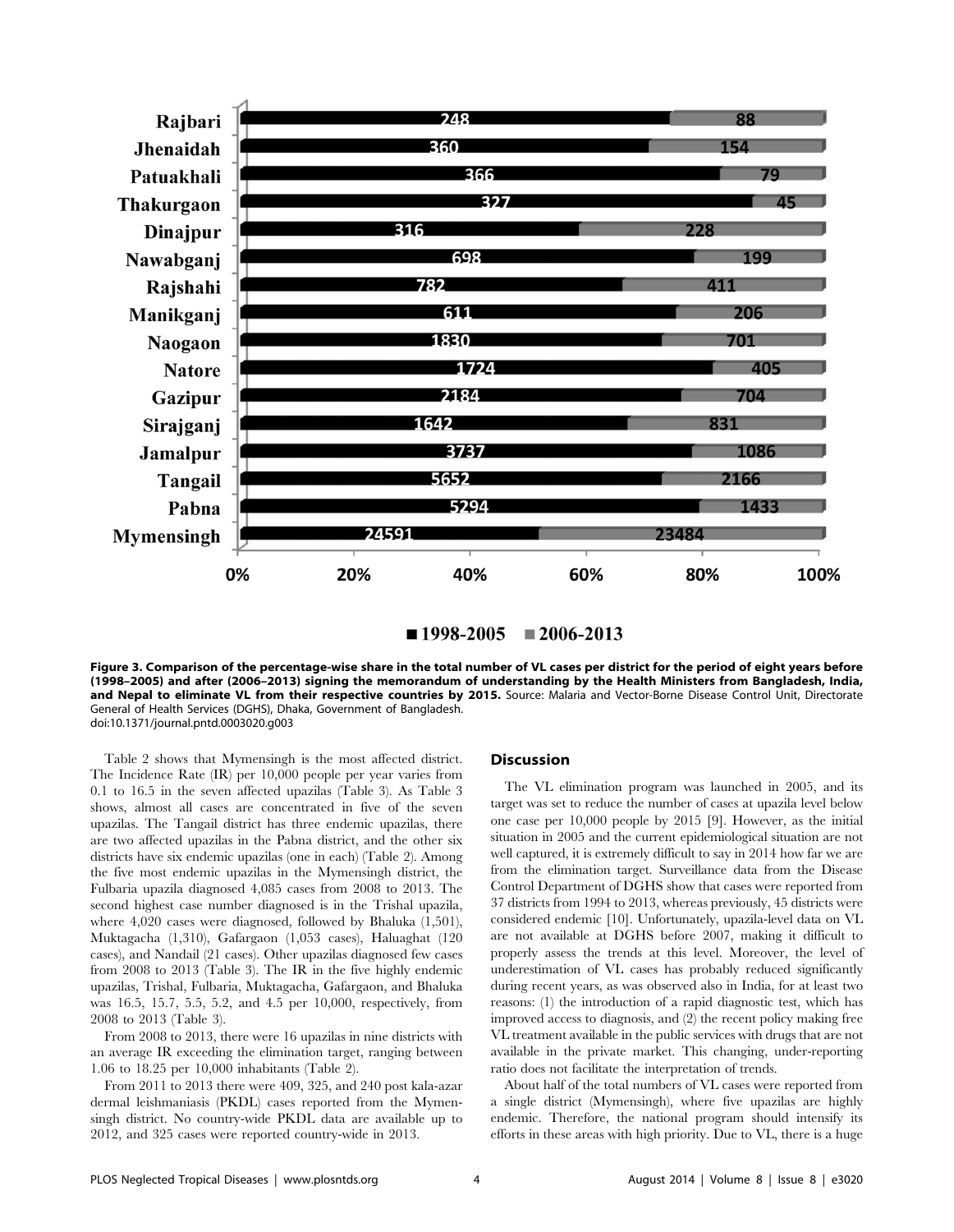

Figure 4. VL-endemic upazilas above target, where incidence rate is above one per 10,000 people from 2008 to 2013, with their respective districts. doi:10.1371/journal.pntd.0003020.g004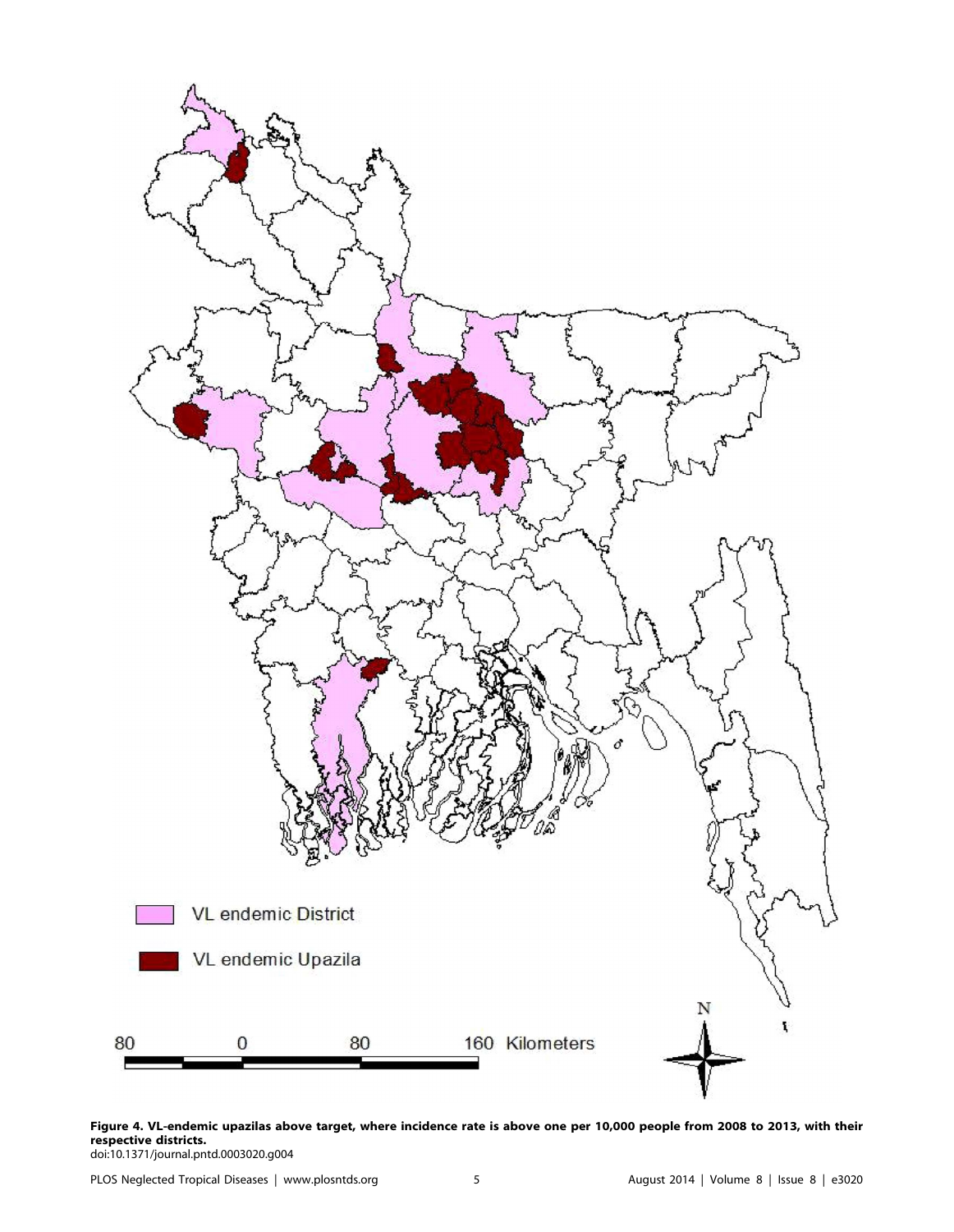|                        |                |          |                   |           |                  |    |         |               |                   |         |               | Table 1. Cases and deaths reported from 37 endemic districts under five divisions showing the number of VL-endemic upazilas as well as the number reporting cases that year. |               |                   |                          |               |         |                   |       |                                |
|------------------------|----------------|----------|-------------------|-----------|------------------|----|---------|---------------|-------------------|---------|---------------|------------------------------------------------------------------------------------------------------------------------------------------------------------------------------|---------------|-------------------|--------------------------|---------------|---------|-------------------|-------|--------------------------------|
| Division District 2008 |                |          |                   |           | 2009             |    |         | 2010          |                   |         | 2011          |                                                                                                                                                                              |               | 2012              |                          | 2013          |         |                   |       | Deaths<br>$(2008 -$<br>$2013)$ |
|                        |                | Upazila  |                   |           | Cases Upazila    |    |         | Cases Upazila |                   |         | Cases Upazila |                                                                                                                                                                              | Cases Upazila |                   |                          | Cases Upazila |         |                   | Cases |                                |
|                        |                |          | Endemic Reporting |           | Endemic Reportir | ā  |         |               | Endemic Reporting |         |               | Endemic Reporting                                                                                                                                                            |               | Endemic Reporting |                          |               |         | Endemic Reporting |       |                                |
| Rajshahi               | $\frac{13}{2}$ | 74       | 57                | 573       | 74               | 39 | 530     | 76            | 43                | 604     | 76            | 548<br>38                                                                                                                                                                    | 76            |                   | 359<br>36                | 76            |         | 32                | 272   | $\circ$                        |
| Khulna                 |                | $\infty$ |                   | 37        | $\infty$         |    | 82      | $^{\circ}$    | o                 | 157     | ∞             | 82<br>4                                                                                                                                                                      | $\infty$      | 4                 | 46                       | $\infty$      |         | ę,                |       |                                |
| Barishal               |                |          |                   |           |                  |    |         |               |                   |         |               | 51                                                                                                                                                                           |               |                   | 33                       |               |         | $\bar{1}$         |       |                                |
| Dhaka                  | $\overline{4}$ | 4        | 38                | 4,226     | 47               | 35 | 3,679   | 57            | 33                | 2,115   | ភ             | ౖ                                                                                                                                                                            | 5<br>3,273    |                   | 1,464<br>34              | ភ             |         | 27                | 1,094 | 27                             |
| Chittagong 2           |                |          |                   |           |                  |    | $\circ$ |               | $\circ$           | $\circ$ |               | $\bullet$<br>$\circ$                                                                                                                                                         |               | $\circ$           | $\overline{\phantom{0}}$ |               | $\circ$ | $\circ$           |       |                                |
| Total                  | 57             | 130      | 101               | 4,840 134 |                  | 51 | 4,293   | 140           | 3                 | 2,879   | 140           | 75                                                                                                                                                                           | 3,934 140     |                   | 26                       | 1,902 140     |         | 3                 | 1,428 | 35                             |

Source: Malaria and Vector-Borne Disease Control Unit, Directorate General of Health Services, Government of Bangladesh, Dhaka.<br>doi:10.1371/journal.pntd.0003020.t001 Source: Malaria and Vector-Borne Disease Control Unit, Directorate General of Health Services, Government of Bangladesh, Dhaka.

doi:10.1371/journal.pntd.0003020.t001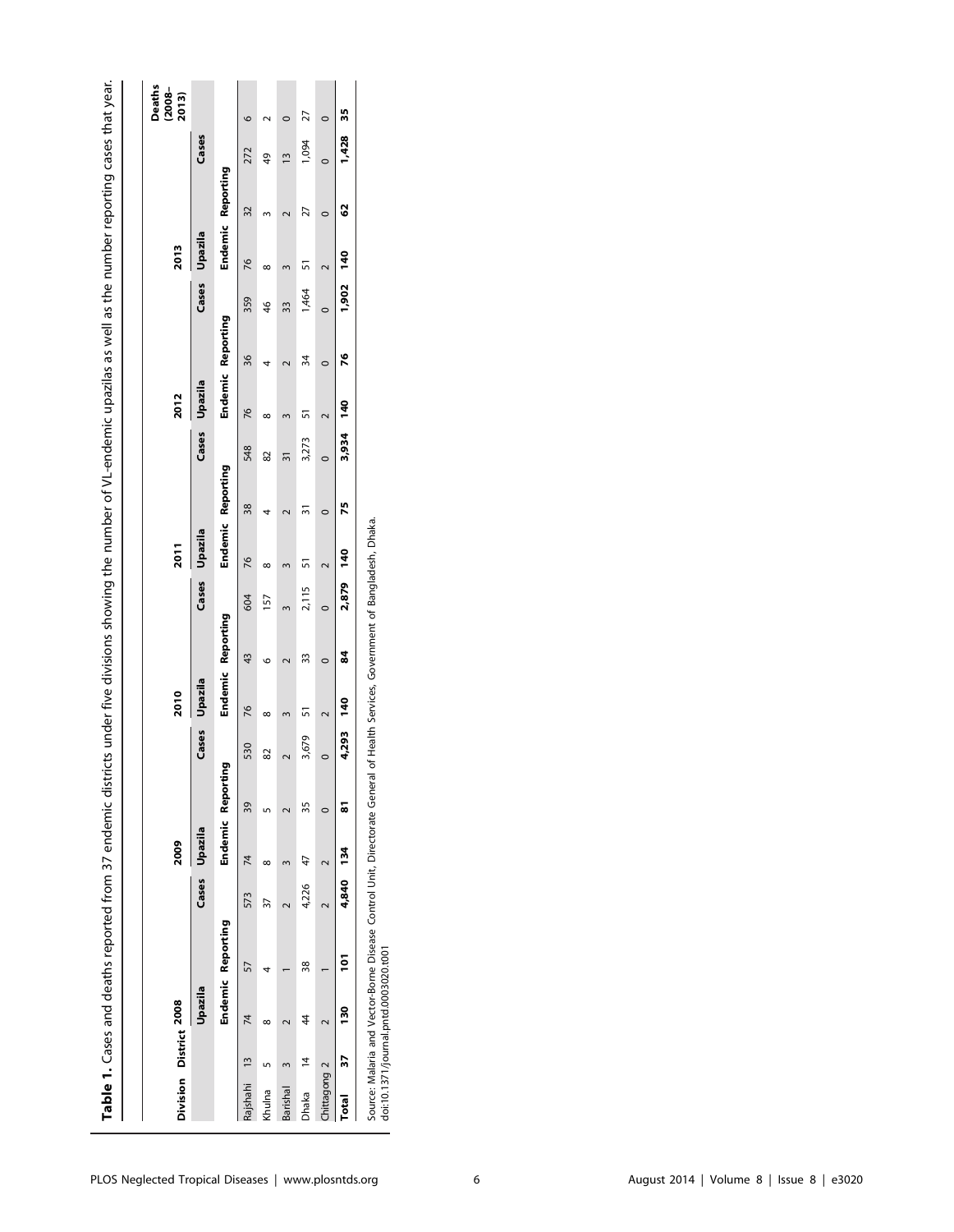| Table 2. Number of VL cases and annual Incidence Rate                                                                                                                                                                                                                                                                                                                                                                |            | (IR) per 10,000 in upazilas. |       |                |                |                |                 |            |
|----------------------------------------------------------------------------------------------------------------------------------------------------------------------------------------------------------------------------------------------------------------------------------------------------------------------------------------------------------------------------------------------------------------------|------------|------------------------------|-------|----------------|----------------|----------------|-----------------|------------|
|                                                                                                                                                                                                                                                                                                                                                                                                                      |            |                              |       |                |                |                |                 |            |
| <b>District</b>                                                                                                                                                                                                                                                                                                                                                                                                      | Upazila    | 2008                         | 2009  | 2010           | 2011           | 2012           | 2013            | Average IR |
| Mymensingh                                                                                                                                                                                                                                                                                                                                                                                                           | Trishal    | 1,492                        | 1,279 | 735            | 564            | 252            | 235             |            |
|                                                                                                                                                                                                                                                                                                                                                                                                                      |            | 36.54                        | 30.91 | 17.53          | 13.27          | 5.85           | 5.38            | 18.25      |
| Mymensingh                                                                                                                                                                                                                                                                                                                                                                                                           | Fulbaria   | 1,315                        | 781   | 456            | 1,608          | 397            | 211             |            |
|                                                                                                                                                                                                                                                                                                                                                                                                                      |            | 30.25                        | 17.73 | 10.22          | 35.55          | 8.66           | 4.54            | 17.82      |
| Mymensingh                                                                                                                                                                                                                                                                                                                                                                                                           | Bhaluka    | 235                          | 285   | 125            | 107            | 86             | 73              |            |
|                                                                                                                                                                                                                                                                                                                                                                                                                      |            | 6.93                         | 8.29  | 3.59           | 3.03           | 2.40           | 2.01            | 4.35       |
| Mymensingh                                                                                                                                                                                                                                                                                                                                                                                                           | Muktagacha | 198                          | 343   | 214            | 99             | $82$           | 127             |            |
|                                                                                                                                                                                                                                                                                                                                                                                                                      |            | 4.93                         | 8.42  | 5.19           | 2.37           | 1.94           | 2.96            | 4.30       |
| Mymensingh                                                                                                                                                                                                                                                                                                                                                                                                           | Gafargaon  | 260                          | 240   | 260            | 292            | 241            | $82$            |            |
|                                                                                                                                                                                                                                                                                                                                                                                                                      |            | 4.62                         | 4.21  | 4.50           | 4.98           | 4.06           | 1.36            | 3.95       |
| Jamalpur                                                                                                                                                                                                                                                                                                                                                                                                             | Madarganj  | <b>115</b>                   | 109   | 47             | 88             | $\mathcal{R}$  | 35              |            |
|                                                                                                                                                                                                                                                                                                                                                                                                                      |            | 4.50                         | 4.21  | 1.79           | 3.31           | 2.37           | 1.28            | 2.91       |
| Khulna                                                                                                                                                                                                                                                                                                                                                                                                               | Terokhada  | 46                           | 43    | 39             | $\overline{1}$ | $\frac{9}{2}$  | $\overline{21}$ |            |
|                                                                                                                                                                                                                                                                                                                                                                                                                      |            | 3.81                         | 3.51  | 3.15           | 1.35           | 1.26           | 1.63            | 2.45       |
| Tangail                                                                                                                                                                                                                                                                                                                                                                                                              | Shakhipur  | $\overline{\mathcal{R}}$     | 58    | 103            | 73             | 25             | 32              |            |
|                                                                                                                                                                                                                                                                                                                                                                                                                      |            | 2.64                         | 2.15  | 3.78           | 2.64           | 0.89           | 1.13            | 2.20       |
| Panchagar                                                                                                                                                                                                                                                                                                                                                                                                            | Debiganj   | $\frac{8}{2}$                | 49    | $\frac{4}{3}$  | 96             | 38             | $\frac{6}{2}$   |            |
|                                                                                                                                                                                                                                                                                                                                                                                                                      |            | 0.88                         | 2.37  | 2.10           | 4.52           | 1.76           | 0.73            | 2.06       |
| Rajshahi                                                                                                                                                                                                                                                                                                                                                                                                             | Godagari   | $\sim$                       | 102   | $\overline{4}$ | 47             | $\overline{1}$ | 24              |            |
|                                                                                                                                                                                                                                                                                                                                                                                                                      |            | 2.29                         | 3.29  | 0.45           | 1.47           | 0.53           | 0.73            | 1.46       |
| Pabna                                                                                                                                                                                                                                                                                                                                                                                                                | Faridpur   | 23                           | 23    | $\overline{6}$ | $\frac{8}{2}$  | 20             | $\overline{17}$ |            |
|                                                                                                                                                                                                                                                                                                                                                                                                                      |            | 1.69                         | 1.67  | 1.36           | 1.27           | 1.39           | 1.17            | 1.42       |
| Sirajganj                                                                                                                                                                                                                                                                                                                                                                                                            | Chauhali   | 26                           | 30    | $\overline{6}$ | 20             | 26             | 23              |            |
|                                                                                                                                                                                                                                                                                                                                                                                                                      |            | 1.53                         | 1.74  | 1.09           | 1.13           | 1.45           | 1.26            | 1.37       |
| Tangail                                                                                                                                                                                                                                                                                                                                                                                                              | Nagorpur   | 39                           | 47    | 25             | 39             | 38             | $\overline{37}$ |            |
|                                                                                                                                                                                                                                                                                                                                                                                                                      |            | 1.37                         | 1.63  | 0.86           | 1.32           | 1.27           | 1.22            | 1.28       |
| Gazipur                                                                                                                                                                                                                                                                                                                                                                                                              | Shreepur   | 55                           | 53    | 42             | 58             | $\overline{1}$ | 49              | 1.19       |
|                                                                                                                                                                                                                                                                                                                                                                                                                      |            | 1.49                         | 1,41  | $1.11$         | 1.51           | 0.38           | 1.29            |            |
| Tangail                                                                                                                                                                                                                                                                                                                                                                                                              | Modhupur   | $80\,$                       | 45    | 55             | 50             | $48$           | $^{49}$         | 1.14       |
|                                                                                                                                                                                                                                                                                                                                                                                                                      |            | 1.72                         | 0.96  | 1.15           | 1.03           | 0.98           | 0.99            |            |
| Pabna                                                                                                                                                                                                                                                                                                                                                                                                                | Chatmohor  | 27                           | 36    | 36             | $\overline{3}$ | 30             | $\frac{3}{2}$   |            |
|                                                                                                                                                                                                                                                                                                                                                                                                                      |            | 1.02                         | 1.35  | 1.33           | 1.13           | 1.08           | 0.46            | 1.06       |
| Approximate number of population was determined based on national growth rate of 1.34 from 2001 to 2013 and Incidence Rate (IR) was calculated per 10,000 people.<br>Source: Malaria and Vector-Borne Disease Control Unit, Directorate General of Health Services, Government of Bangladesh, Dhaka.<br>Note: in the table first value = reported cases, second value = IR.<br>doi:10.1371/journal.pntd.0003020.t002 |            |                              |       |                |                |                |                 |            |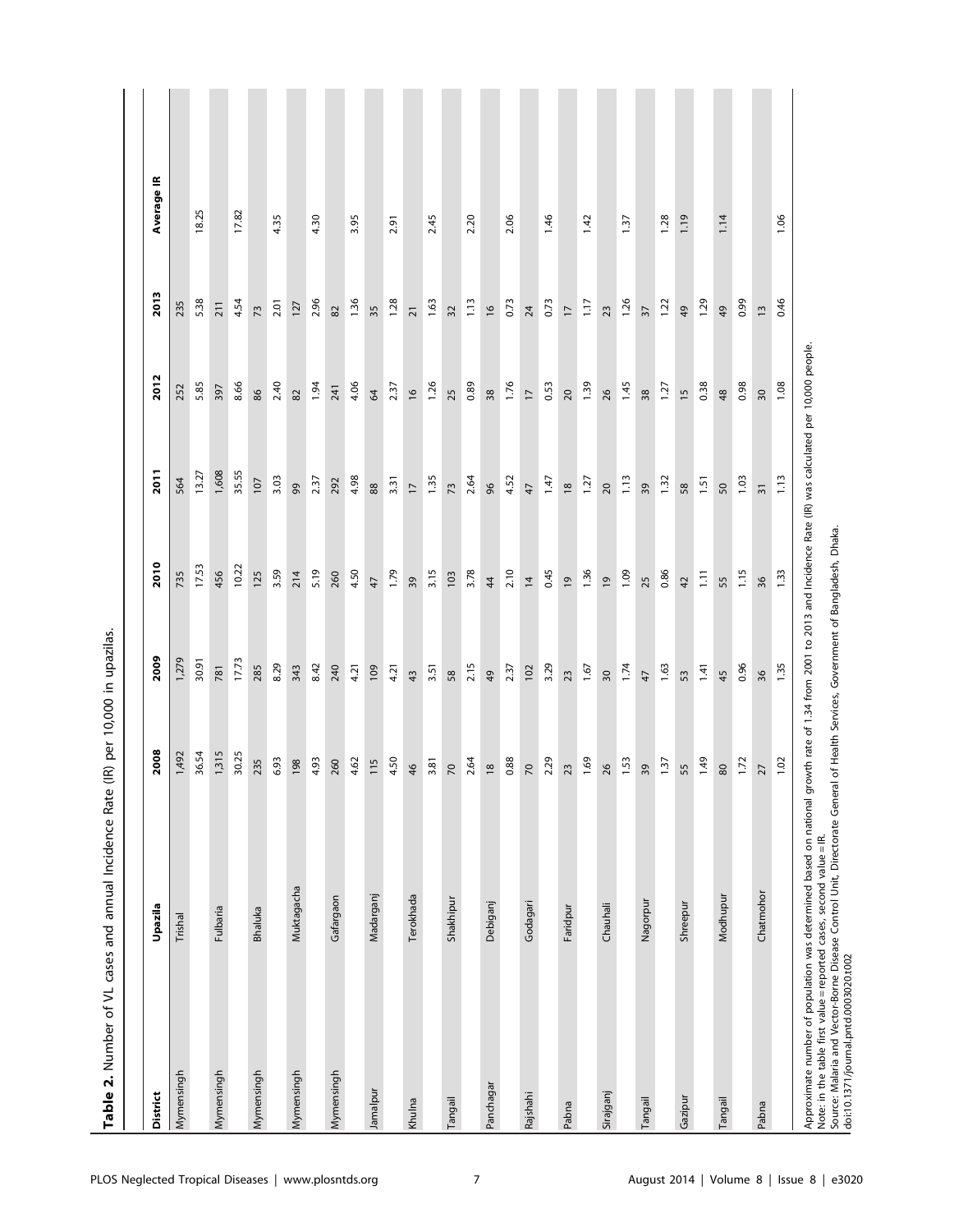| Table 3. Number of kala-azar cases and deaths reported                                                                                                                                                                                              |                        |                  | by the Mymensingh district from 2008 to 2013. |                  |                                     |               |                           |
|-----------------------------------------------------------------------------------------------------------------------------------------------------------------------------------------------------------------------------------------------------|------------------------|------------------|-----------------------------------------------|------------------|-------------------------------------|---------------|---------------------------|
|                                                                                                                                                                                                                                                     | Number Diagnosed cases | Total (%)        | Number Treated<br>cases                       | Total (%)        | Incidence rate per<br>10,000 people | <b>Deaths</b> | <b>Case Fatality Rate</b> |
| District:                                                                                                                                                                                                                                           |                        |                  |                                               |                  |                                     |               |                           |
| Mymensingh district, all upazilas                                                                                                                                                                                                                   | 12,118                 | 100.0            | 12,089                                        | 100.0            | 4.0                                 | 24            | 0.20                      |
| Mymensingh district, 5 highest endemic<br>upazilas                                                                                                                                                                                                  | 11,969                 | 98.8             | 11,943                                        | 98.8             | 9.3                                 | 23            | 0.19                      |
| Upazila:                                                                                                                                                                                                                                            |                        |                  |                                               |                  |                                     |               |                           |
| Fulbaria                                                                                                                                                                                                                                            | 4,085                  | 33.7             | 4,045                                         | 33.5             | 15.7                                | $\mathsf{S}$  | 0.07                      |
| Trishal                                                                                                                                                                                                                                             | 4,020                  | 33.2             | 4,284                                         | 35.4             | 16.5                                | $\infty$      | 0.20                      |
| <b>Bhaluka</b>                                                                                                                                                                                                                                      | 1,501                  | 12.4             | 1,526                                         | 12.6             | 4.5                                 | $\circ$       | 0.40                      |
| Muktagacha                                                                                                                                                                                                                                          | 1,310                  | 10.8             | 1,325                                         | 11.0             | 5.5                                 | $\sim$        | 0.15                      |
| Gafargaon                                                                                                                                                                                                                                           | 1,053                  | 8.7              | 763                                           | 6.3              | 5.2                                 | 4             | 0.38                      |
| Haluaghat                                                                                                                                                                                                                                           | 120                    | $\overline{1.0}$ | 117                                           | $\overline{1.0}$ | 0.7                                 |               | 0.83                      |
| Nandail                                                                                                                                                                                                                                             | $\overline{21}$        | 0.2              | $\overline{21}$                               | 0.2              | $\overline{0}$                      | $\circ$       | 0.00                      |
| Dobawra                                                                                                                                                                                                                                             | 4                      | 0.0              | 4                                             | 0.0              | 0.0                                 | $\circ$       | 0.00                      |
| Ishwarganj                                                                                                                                                                                                                                          | $\sim$                 | 0.0              | $\sim$                                        | 0.0              | 0.0                                 | $\circ$       | 0.00                      |
| Phulpur                                                                                                                                                                                                                                             |                        | $\overline{0}$   |                                               | 0.0              | $\overline{0}$                      | $\circ$       | 0.00                      |
| Sadar                                                                                                                                                                                                                                               |                        | 0.0              |                                               | 0.0              | 0.0                                 | $\circ$       | 0.00                      |
| Gauripur                                                                                                                                                                                                                                            | $\circ$                | $\overline{0}$   | $\circ$                                       | 0.0              | 0.0                                 | $\circ$       |                           |
| Note: Mean number of kala-azar cases reported per 10,000 per year, based on mean number of estimated district population from 2008 to 2013.<br>(Source: Office of the Civil Surgeon, Mymensingh District).<br>doi:10.1371/journal.pntd.0003020.t003 |                        |                  |                                               |                  |                                     |               |                           |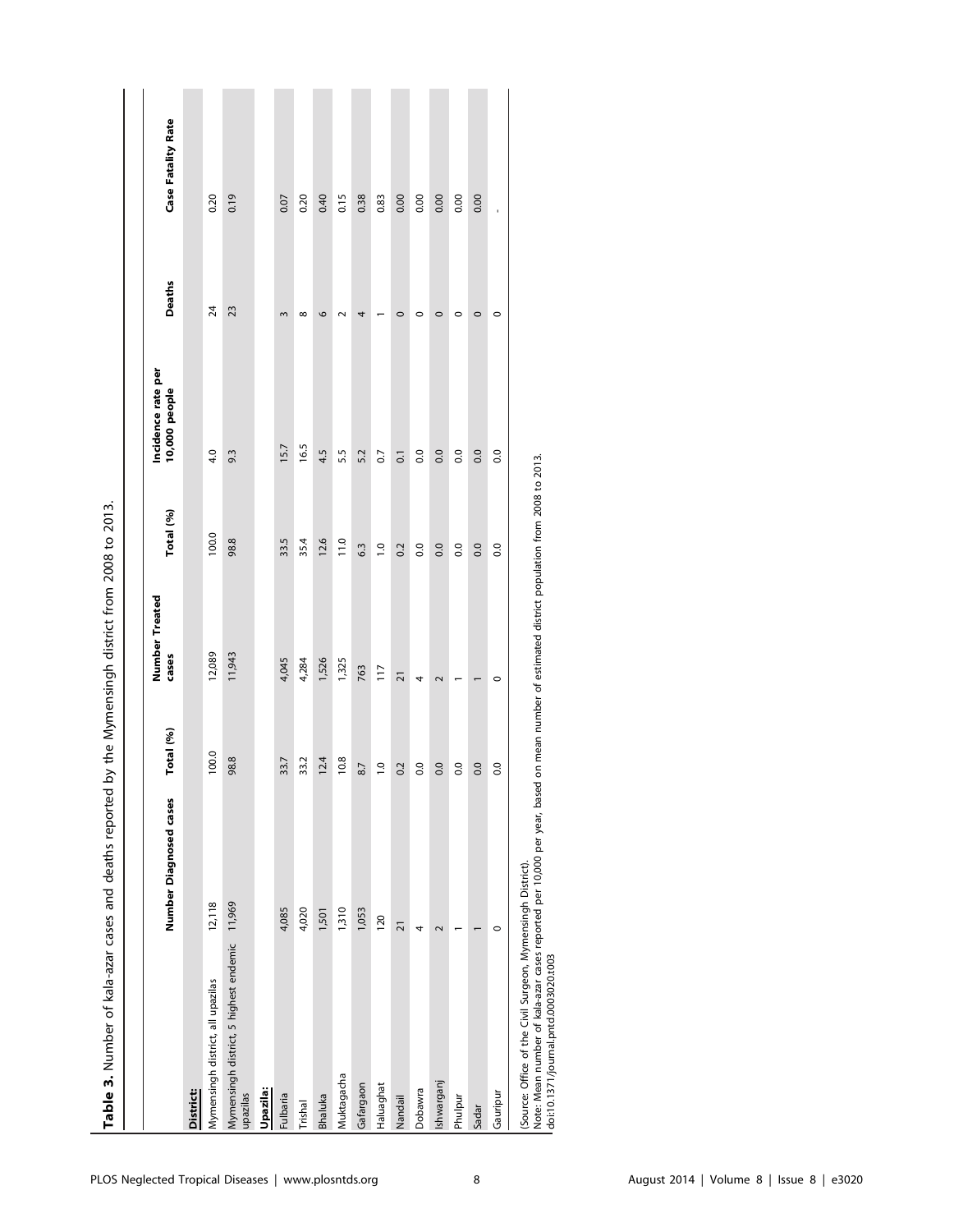#### Box 1. Importance of Proper Disease Surveillance for VL Elimination Program

- Measure the past and present disease burden.
- Guide national program to take timely and appropriate action on:
- $\circ$  Patient management
- $\circ$  Vector control
- $\circ$  Community awareness through IEC
- Prevent unnecessary program expenditure, i.e., accurate surveillance record will provide guidance on specific areas in which to take necessary actions instead of in the whole upazila or union.
- Predict future burden.

## Key Learning Points

- Human resources responsible for epidemiological surveillance, including data management, require intensive training and supervision.
- Effective surveillance is crucial to understand the real burden of disease and for taking timely action.
- It is essential to have a proper referral system for the VL patients so as to avoid the duplication of reporting.
- Community-level health staff needs training to identify the cause of death.
- The private sector clinics and practitioners should be involved in the reporting system for VL.

economic loss for the affected families in an endemic community [11]. Currently, the access to diagnosis and treatment for VL is improved, as VL care is available free of charge at the UHC or district-level hospital in all endemic districts, which is clear progress. However, to reduce the VL incidence rates, a complete package of activities (prompt case detection, proper treatment and case management, and effective vector control) should be deployed on an urgent basis. Unfortunately, no vector control activities were carried out between 1999 and 2012 in many areas due to financial constraints, lack of trained human resources, and unavailability of insecticides for indoor residual spraying (IRS) because of procurement problems [12]—except for limited IRS in a few pilot projects in 2011 in the Mymensingh district. In 2012, IRS was implemented in eight highly endemic upazilas (Fulbaria, Trishal, Bhaluka, Gaforgaon, and Muktagacha in Mymensingh, Terokhada in Khulna, Madarganj in Jamalpur, and Nagorpur in Tangail) during the pre- and post-monsoon periods. Focal spraying was conducted in moderate- and low-endemic areas from January 2013. Recently insecticide-treated bed nets were distributed to all patients treated in UHCs in the highly endemic communities in the past three years.

In 2011, the Fulbaria upazila of the Mymensingh district reported 1,608 cases. The most likely explanation for this high figure is that in mid-2010 an international NGO (MSF) started a VL control program in this upazila through active case search and

#### References

## Top Five Papers

- 1. Bern C, Chowdhury R (2006) The epidemiology of visceral leishmaniasis in Bangladesh and prospects for improved control. Indian J Med Res 123: 275–288.
- 2. Mondal D, Alam MS, Karim Z, Hague R, Boelaert M, et al. (2008) Present situation of vector control in Bangladesh: a wake up call. Health Policy 87: 369–376.
- 3. Ahluwalia IB, Bern C, Costa C, Akter T, Chowdhury R, et al. (2003) Visceral Leishmaniasis: Consequences of neglected disease in a Bangladeshi community. Am J Trop Med Hyg 69: 624–628.
- 4. Ahluwalia IB, Bern C, Wagatsuma Y, Costa C, Chowdhury R, et al. (2004) Visceral Leishmaniasis: Consequences to Women in a Bangladeshi Community. J Womens Health (Larchmt) 13: 360–364.
- 5. Anoopa Sharma D, Bern C, Varghese B, Chowdhury R, Haque R, et al. (2006) The economic impact of visceral leishmaniasis on households in Bangladesh. Trop Med Int Health 11: 757–764.

treatment with AmBisome. They also provided food during hospitalization, and compensation for transport and wage losses. This intervention attracted a high number of patients, including some living in nearby upazilas, who used the address of their relatives or friends in Fulbaria as their own address in order to get access to the best facilities.

Passive surveillance records show 329 patients died in 20 years (1994–2013), which is probably an under-estimation, as there was drug scarcity before the introduction of Miltefosine as a first-line drug. Poor quality SSG was used during periods of drug scarcity, and there was a major incidence of the use of substandard Miltefosine for a certain period, which added to mortality [13]. The data on VL deaths were mostly recorded in patients who died in the government hospitals during drug administration, but those who died at home or in a private clinic due to VL or its complications were not recorded by passive surveillance. A community-based study showed that the VL case fatality rate in Bangladesh was 5.3% in males and about three times higher in females [14].

The reporting of PKDL cases should be strengthened, as country-wide data are lacking up to 2013. A recent study from Bangladesh shows that the cumulative incidence of PKDL can be up to 17% within five years of being treated for kala-azar [15]. Another study, performed in a less VL-endemic area, found a PKDL prevalence of about 6 per 10,000 people [16]. These PKDL cases are important for transmission dynamics as they are supposedly highly infectious.

Effective progress towards VL elimination requires continuous surveillance (Box 1) of mortality and morbidity as well as of the populations at risk. While clear progress has been made towards VL elimination in Bangladesh, 16 of 140 endemic upazilas had not yet reached the target in 2013, based on official notification data that suffer from underreporting bias. The elimination initiative urgently needs to establish methods to ascertain and monitor the elimination target.

2. Alvar A, Velez ID, Bern C, Herrero M, Desjeux P, et al. (2012) Leishmaniasis Worldwide and Global Estimates of Its Incidence. PLoS ONE 7: e35671. doi:10.1371/journal.pone.0035671

<sup>1.</sup> Ahluwalia IB, Bern C, Costa C, Akter T, Chowdhury R, et al. (2003) Visceral Leishmaniasis: Consequences of neglected disease in a Bangladeshi community. Am J Trop Med Hyg 69: 624–628.